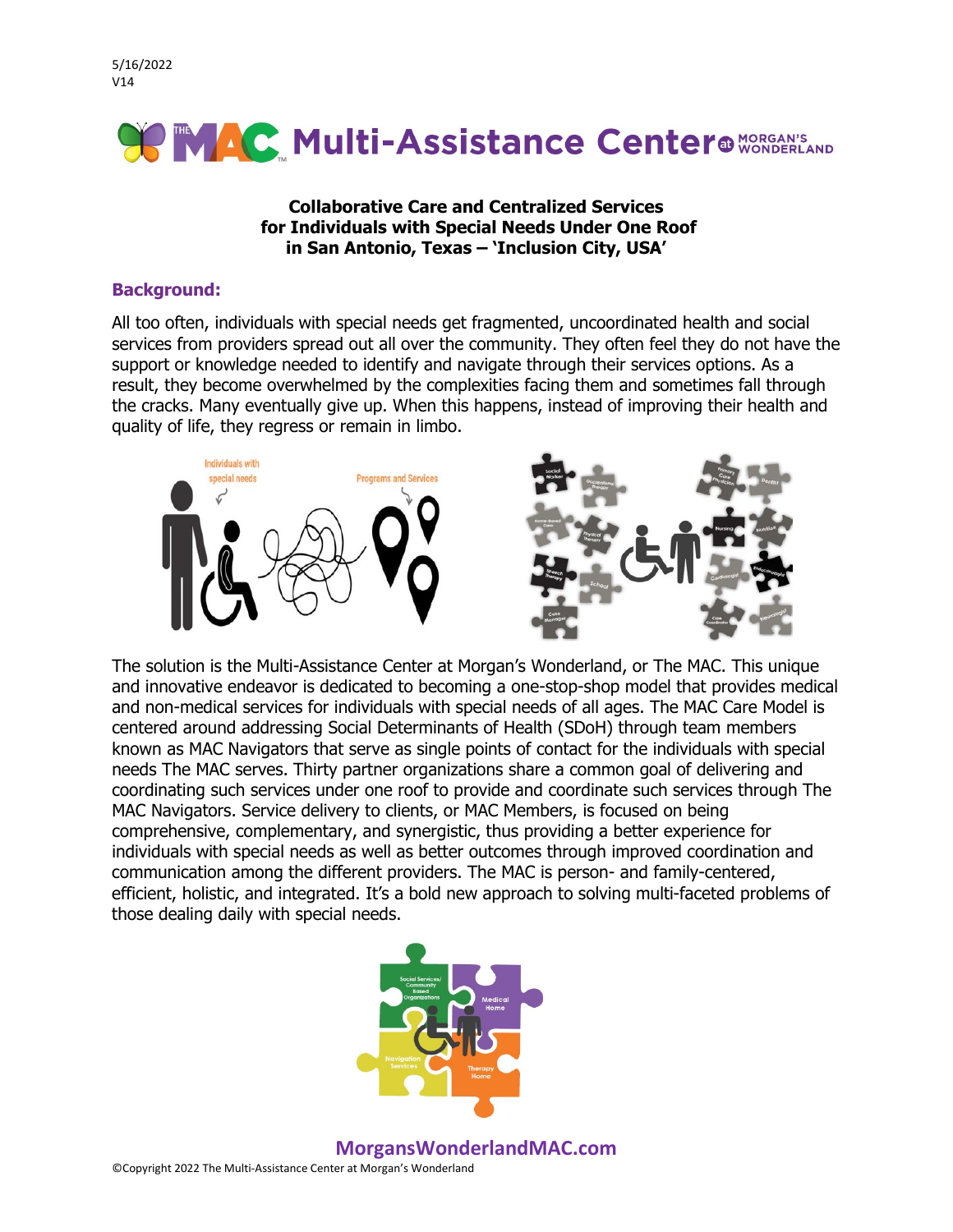

The MAC is an outgrowth of successful ventures to benefit the special-needs community by Morgan's Inclusion Initiative of San Antonio, Texas. The nonprofit umbrella organization coordinates planning, fundraising and communications among a "family" that includes worldrenowned, Ultra-Accessible™, fully-inclusive Morgan's Wonderland theme park, award-winning Morgan's Inspiration Island splash park, new Morgan's Wonderland Camp and new Morgan's Wonderland Sports complex. Because of these and similar inclusive endeavors to help citizens with special needs, the City Council in 2015 proclaimed San Antonio as "Inclusion City, USA."



### **The Approach: A Community-Driven, Collective-Impact Model**

No single organization can address the broad range of services required by individuals with special needs. Thus, the whole community of service providers has banded together into a collective-impact model where collaboration makes it easier for those with special needs to receive services. Bringing together 30 organizations means greater synergy and follow-through for better care. Data-driven and outcomes-based, The MAC believes measuring and reporting progress are key to assessing effectiveness and making future improvements to benefit MAC Members.

Ten committees guiding The MAC reflect a community-driven approach:

1. **The MAC Advisory Committee:** comprised of thought leaders and experts in all the areas of services in order to design, develop, and oversee The MAC.

2. **The MAC Navigation Committee:** comprised of organizations that provide guidance to the Navigator function of guiding MAC Members to service providers (and keeping track of them).

3. **The MAC Client & Caregiver Committee:** comprised of future MAC Members and families of individuals with special needs that provide feedback and help guide development of all MAC activities.

4. **The MAC Autism Committee:** comprised of key community stakeholders that play a vital role in the development and delivery of the autism services at The MAC.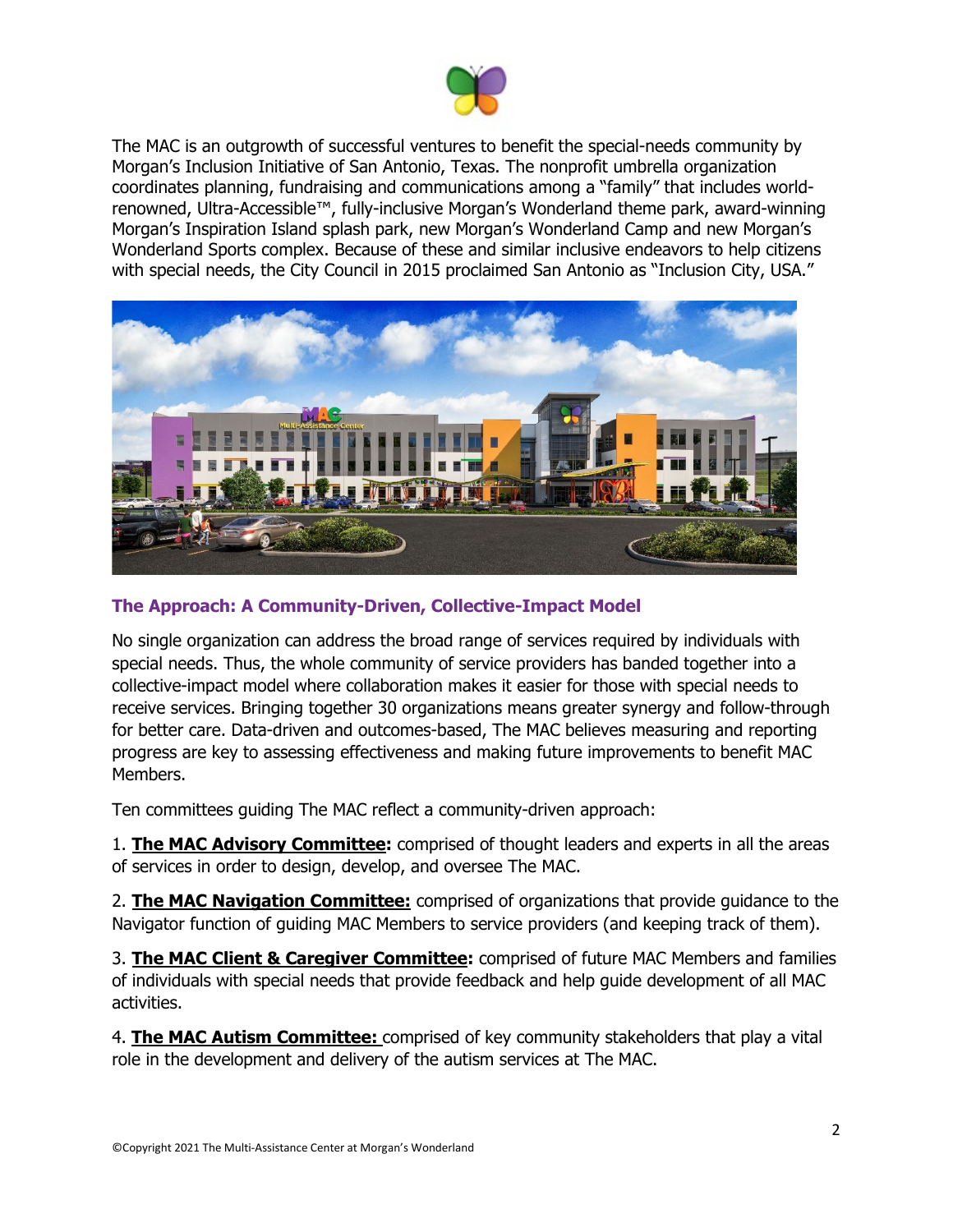

5. **The MAC Legal Home Committee:** comprised of key community stakeholders that play a vital role in the development and delivery of the legal services available at The MAC.

6. **The MAC Medical Home Committee:** comprised of key community stakeholders that play a vital role in the development and delivery of the medical home services at The MAC.

7. **The MAC Therapy Home Committee:** comprised of key community stakeholders that play a vital role in the development and delivery of the therapy services at The MAC.

8. **The MAC Employment Center Committee:** comprised of community organizations that assist with job readiness and strive to ensure gainful employment and economic stability for individuals of all ability levels.

9. **The MAC Evaluation and Research Coordinating Center Committee:** comprised of analysts to provide access to evaluation results and quality-improvement data. In addition, the committee serves as a central point for facilitating research of interest to The MAC and its stakeholders.

10. **The MAC Chair Committee:** comprised of chairs from The MAC committees to ensure each group is fulfilling requirements addressed in charters.

# **What Is a 'Special Need?'**

For The MAC, a person with a "special need" is defined as an individual of any age with a longterm impairment of cognitive, sensory, motor and/or communication function(s), either congenital or acquired, that is not readily rehabilitated. Furthermore, a special need substantially limits an individual's ability to perform activities in the range of what is considered typical for a person of the same age and cultural context. A special need may result in associated social, behavioral, or mental health complexities, requiring specialized intervention by a professional.

## **The Growing Need**

The special-needs population in San Antonio and Bexar County that can benefit from The MAC is large and growing. A March 2019 report by the Texas Workforce Investment Council titled "People with Disabilities: A Texas Profile" indicated 297,255 individuals with a special need in Bexar County, or 15 percent of the total population. Adding the special-needs populations of the seven contiguous counties (Atascosa, Wilson, Kendall, Comal, Medina, Bandera, Guadalupe) increased the total to 369,558, also 15 percent of the combined population of the seven counties. Similar significant totals exist in other areas of the state and nation.

## **The MAC's Mission and Vision**

**Mission** – Improve the lives of individuals with special needs through comprehensive and coordinated services in a centralized setting. Services are delivered through a family-centered approach with collaboration from the family, MAC Member, and community partners.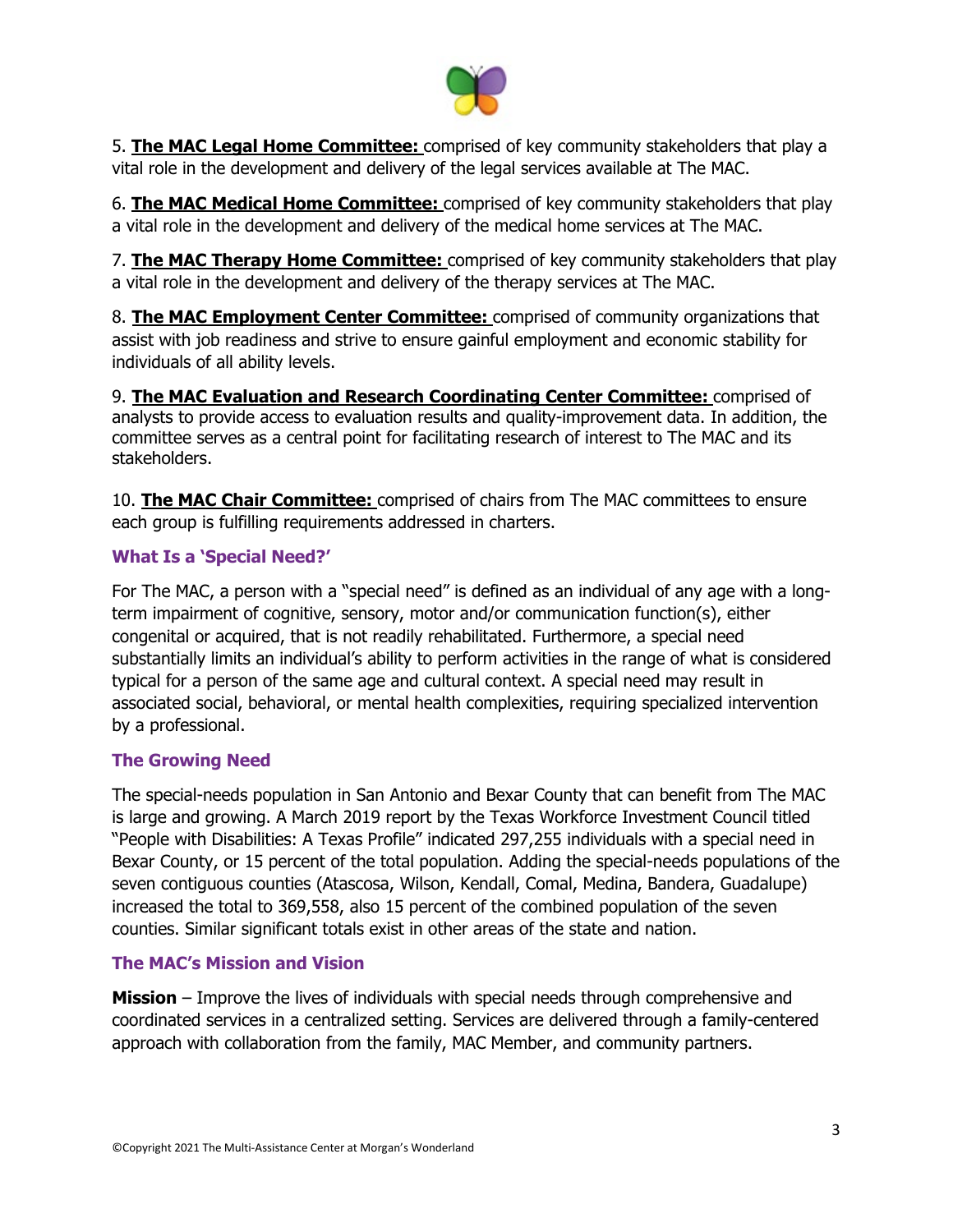

**Vision** – Offer a new way to efficiently deliver an array of integrated and coordinated services that provides value to individuals with special needs and their families, as well as other relevant community stakeholders.

### **Core Values:**

- **Empower:** We provide opportunities that maximize potential, inspire confidence, and build strength.
	- o **Motto:** We invest in you.
- **Include:** We provide a safe and nurturing environment with compassion and purpose.
	- o **Motto:** We serve all ages and abilities.
- **Educate:** We provide opportunities to gain knowledge and develop problem-solving skills for the future.
	- o **Motto:** We believe learning leads to growth.
- **Innovate:** We embrace change as we explore new solutions to create quality and provide innovative care.
	- o **Motto:** We transform visions into reality.

### **Guiding Principles of The MAC Include:**

- The MAC is unique in the scope and breadth of services provided. There is no facility in the United States offering the wide array of coordinated and tracked services for individuals with special needs.
- The MAC provides comprehensive, integrated medical and non-medical services for individuals with special needs of all ages.
- Community organizations with a presence at The MAC provide vital services such as social, legal, financial planning, long-term-care planning, housing, job training, education, and peer support.
- Although many partner organizations make up The MAC, it has one centralized Web presence, phone system and Welcome Center.
- All services provided at The MAC are contained in a framework called The MAC at Morgan's Wonderland Care Model™, which provides clients with services they require in one facility and/or one network.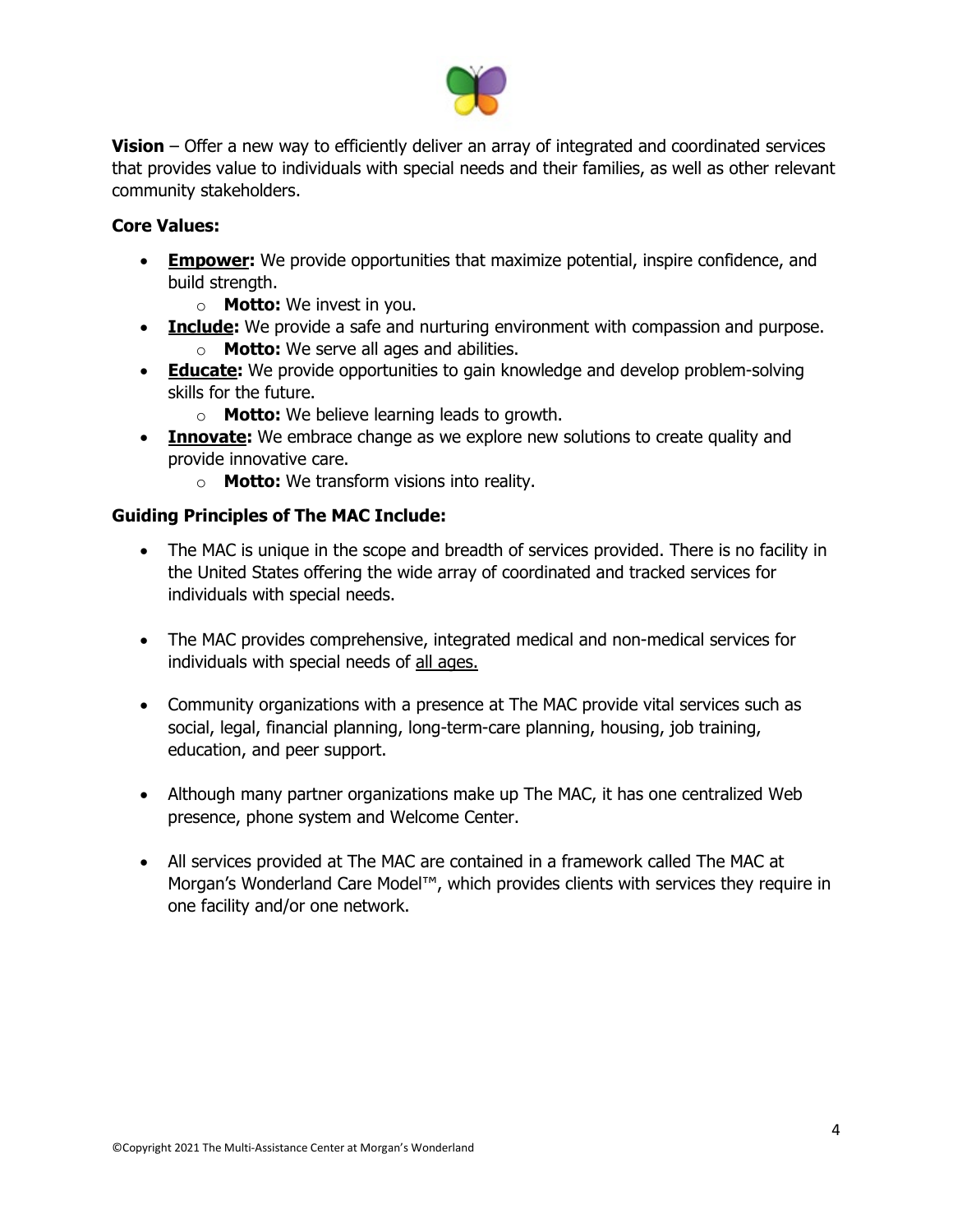

### **Social Determinants of Health (SDoH)**

The services available at The MAC through its affiliated organizations focus on the Social Determinants of Health such as transportation unavailability and barriers to empowerment that result from income status, education level, food insecurity, etc. Studies have shown that up to 70 percent of an individual's health status depends on SDoH and behavioral factors. The MAC's approach looks at the individual and family holistically and strives to keep them healthy and equipped with tools for achieving a better quality of life.



\*Draft and subject to change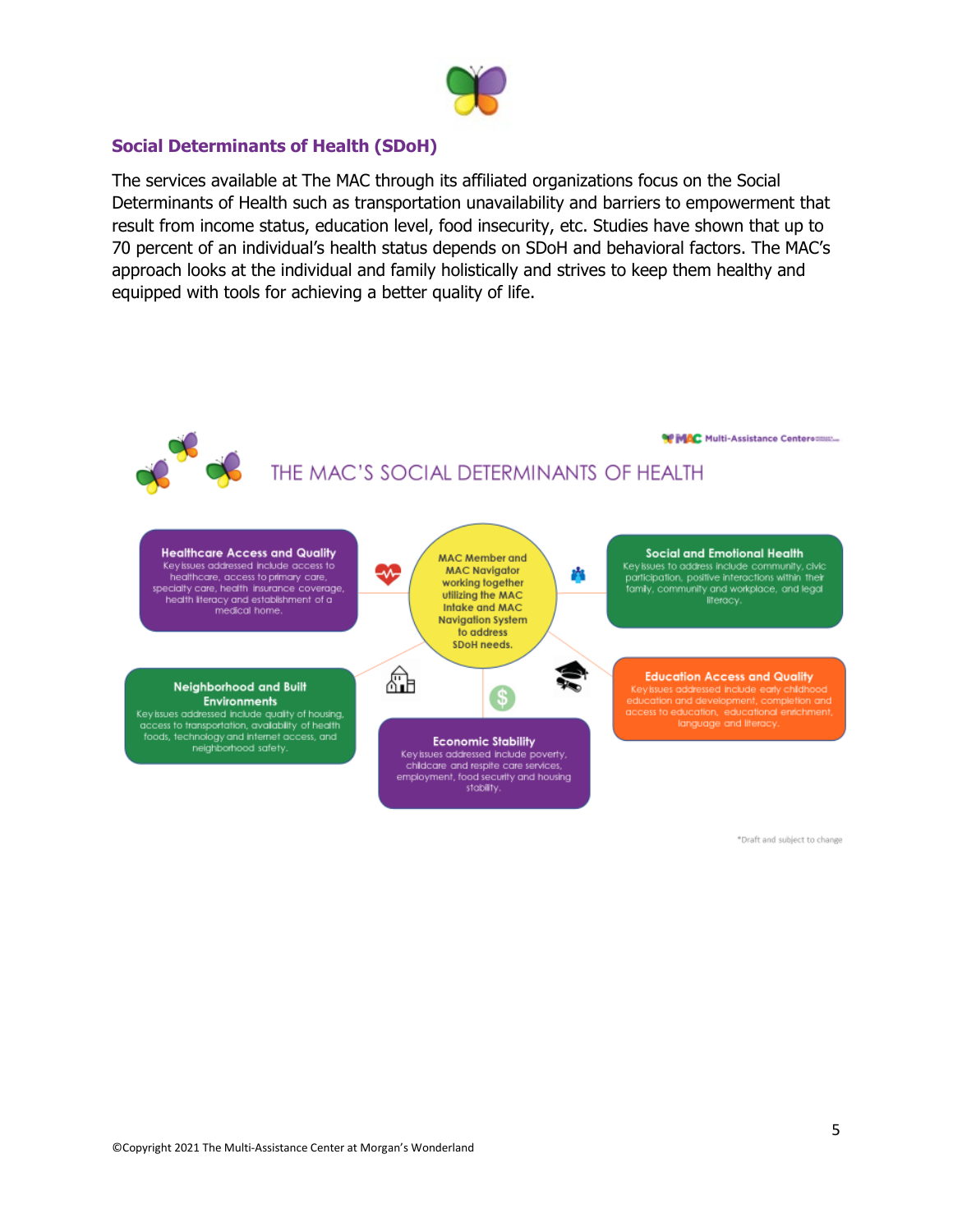

### **The MAC Care Model™**

The MAC Care Model consists of four service categories: Medical Home, Therapy Home, Community Support Services, and Navigation. The Model is summarized in the graphic below: (Note The MAC Care Model™ is subject to change.)



## **Medical Home – The Medical Institute at The MAC**

The Medical Institute anchors all medial services provided at The MAC, with a primary-care focus. Integrated medical care addresses physical and medical needs, along with emotional and social services support. The experts on-site have specific skillsets focused on individuals with special needs, something not seen in most healthcare settings. Feedback from individuals with special needs and medical providers suggests that most health centers, hospitals, and physician offices are not welcoming to these patients. Problems currently exist in the physical layout of the facilities; the providers' medical expertise in treating individuals with special needs is often lacking; and physicians are not eager to treat such patients, given the increased amount of appointment time required and the medical complexity of patients. The Institute has dedicated staff members that want to treat the special-needs population and that have the skills to do so. In addition, The MAC is designed with special attention to Ultra-Accessibility™ and sensory sensitivity to eliminate physical barriers in accessing treatment and accommodating all patients' special needs.

## **Therapy Services – The Therapy Institute at The MAC**

Individuals with special needs require various therapy disciplines and modalities for habilitation, rehabilitation, and education purposes. To produce better outcomes, these therapy disciplines and modalities need to be coordinated, comprehensive, and complementary. The MAC's therapy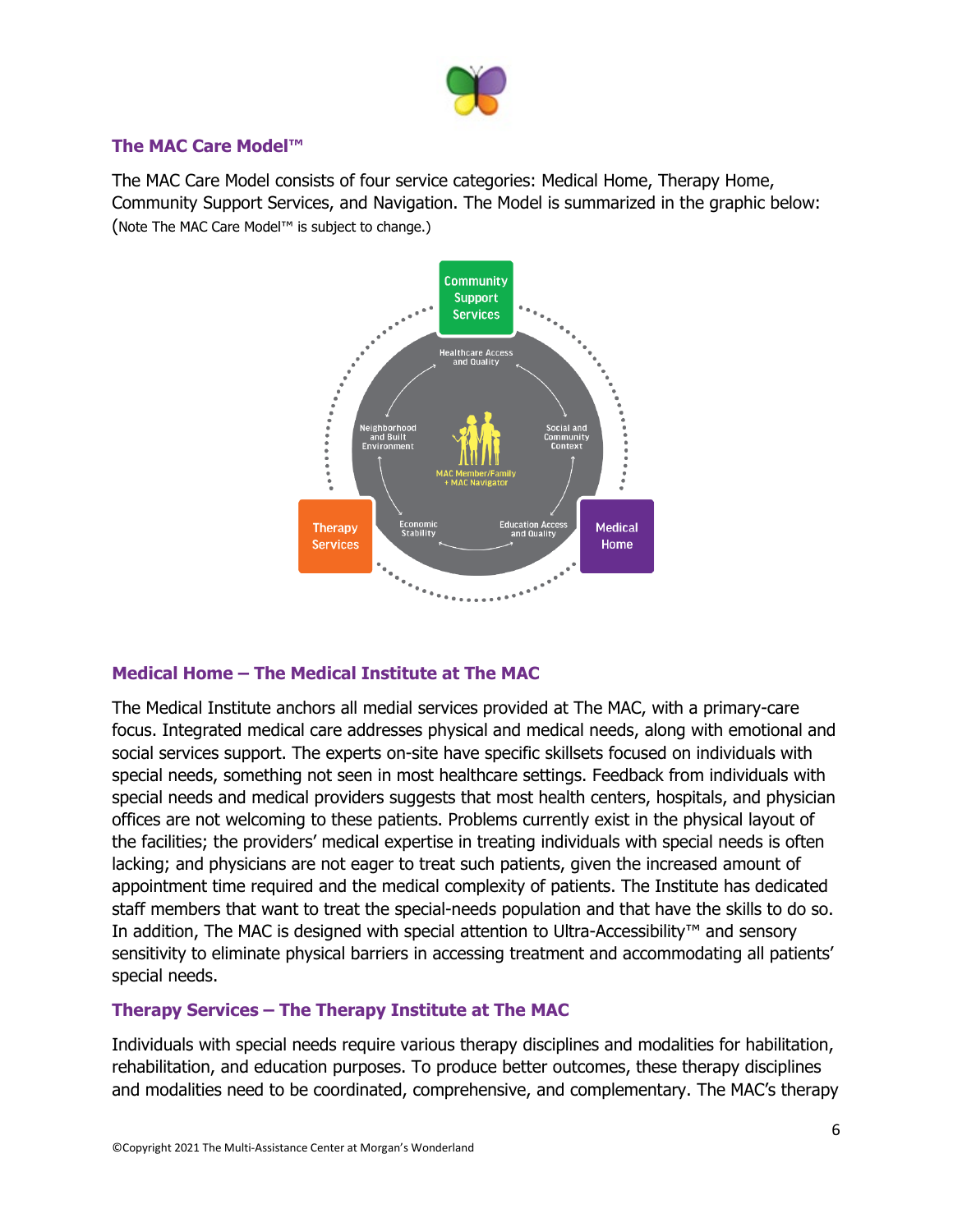

philosophy employs a holistic and interdisciplinary approach that concentrates on team goalsetting and provider coordination. Plus, it helps clients and their caregivers understand conditions that must be addressed to improve health and quality of life. Therapy at The MAC is in coordination with programs such as assistive technology, seating, and orthotics clinics and tele-rehab. It's in sync with the MAC Medical Home, Community Support Services, and the MAC Navigation System™ ("MAC Nav"). Therapy services are data-driven and outcomes-based. Measuring and reporting progress are key to assessing the effectiveness of these coordinated and comprehensive services as well as contributing to future improvements.

#### **Community Support Services**

While The MAC offers the best medical and therapeutic services tailored to those with special needs, it also features a lengthy list of social services provided by community-based organizations. Many of these services address Social Determinants of Health (SDoH), which are the conditions into which people are born, grow, live, work and age that ultimately affect health and well-being. Studies have shown that 70 percent of an individual's health is attributable to these determinants. All support services are offered under The MAC Care Model™ and tracked using an electronic platform that serves as the client's service record of all medical, therapeutic, and social interventions received.

#### **Practice Without Pressure™**

Practice Without Pressure<sup>™</sup> is a philosophy and model of care that brings together the individual with special needs, the caregiver, and the clinician/professional. This approach eliminates restraint and greatly reduces sedation in the client's medical, dental, and personal care (MDPC), and it helps the client receive MDPC with dignity and respect.



#### **Employment Center – Coming in 2023**

Economic stability is one of the Social Determinants of Health (SDoH) included on The MAC Care Model™. The key issues addressed by economic stability include poverty, employment, food security and housing stability. The purpose of the Employment Center is to assist individuals with special needs of all ability levels to achieve job readiness and pursue gainful employment and economic stability.

#### **Comprehensive Navigation/Navigator – Key to The MAC's Success**

Everyone with a special need that comes to The MAC is assigned a Navigator, who assesses each client's situation and patiently guides him or her to workable solutions to meet their needs. The Navigator conducts a comprehensive SDoH assessment with each MAC Member to ascertain all areas of need to include medical, therapeutic, social, financial, educational, or legal. This means The MAC Member relates his or her story and circumstances once, and the information is entered into the electronic platform for referrals and tracking and updated as services are received.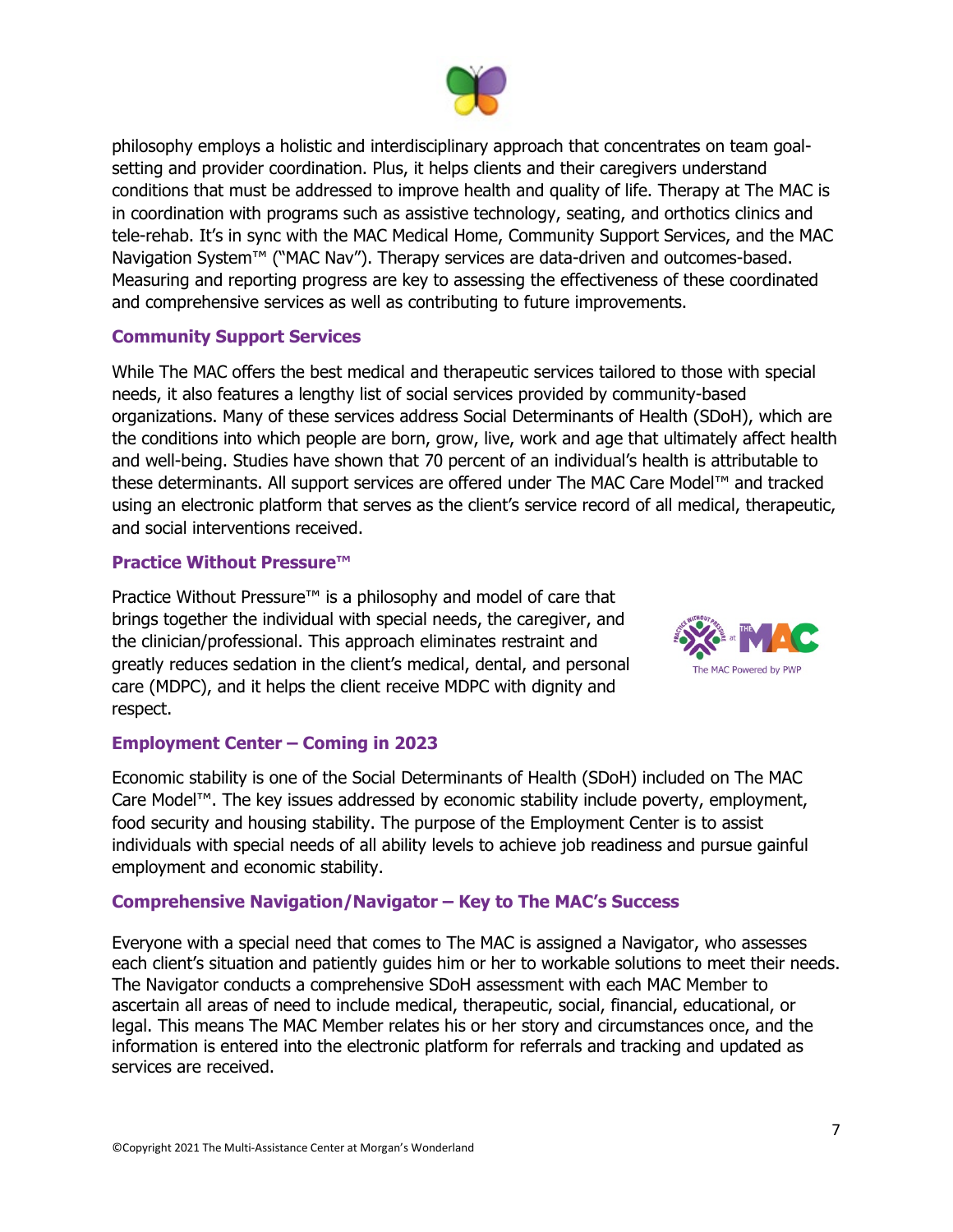

Once a client completes the intake process, a score is assigned to the individual that indicates the level of navigation resources needed. Follow-up is accomplished through an innovative and integrated electronic platform (The MAC Navigation System™), which connects all appropriate community organizations/providers and enables tracking and coordination of connections, referrals, and follow-ups.

Since multiple organizations offer services at The MAC, solutions to many needs are available on-site. The MAC's network also extends to services not offered on-site. This pioneering approach represents the future of how health care as well as social and community services can be made available for individuals with special needs.

The Navigator's ultimate key to success is getting individuals with special needs and their families to commit to The MAC Care Plan™ created just for them. Just as importantly, the Navigator serves as a trusted partner for MAC Members and their families.

The experience of COVID-19 has taught that the framework of The MAC is needed now more than ever in serving the special-needs community. The MAC brings together 30 organizations under a single framework that allows them to focus on their core missions, achieve greater efficiency, and save resources by sharing costs such as overhead. Furthermore, by pooling their talents, these providers can achieve better outcomes, not just for individuals with special needs but for all community stakeholders. Moreover, The MAC provides many services in one place, potentially limiting infection risks to medically-sensitive individuals with special needs as opposed to risking exposure in multiple service-provider locations.

#### **Sustainabilty at The MAC**

The MAC's collaboration model has been designed so each MACer can focus on their services and be responsible for their own operations including their expenses and billing (if applicable). The MAC Care Model brings services that are already being provided in the community into one facility. However, The MAC Care Model™ also focuses on MACers not having to worry about overhead not directly related to their core mission of providing services to individuals with special needs. The MAC covers some overhead in order to make the MACers more efficient; these expenses are passed through to MACer partners at a relatively low cost. This encourages MACers to join the Care Model and be present on-site.

In terms of programming, The MAC has ensured sustainability thanks to obtaining funding from various sources. For example, in terms of The MAC Navigation System™, The MAC has partnered with the Texas Health and Human Services Commission (HHSC), which is funding a model that provides single point of contact for coordination of medical, therapy, and nonmedical services for individuals of all ages with special needs. This funding is supporting the Navigation Department at The MAC to ensure that the Navigators are the single point of contact for MAC Members. Other MAC-operated programs such as the Practice Without Pressure (PWP) program has secured funding for a minimum of five years.

Navigation services are provided at no charge to MAC members and are available for all individuals with special needs who receive MAC assistance. The MAC is working with the Managed Care Organizations (MCO), which are Medicaid providers, to determine how to best assist MAC members in paying for services rendered.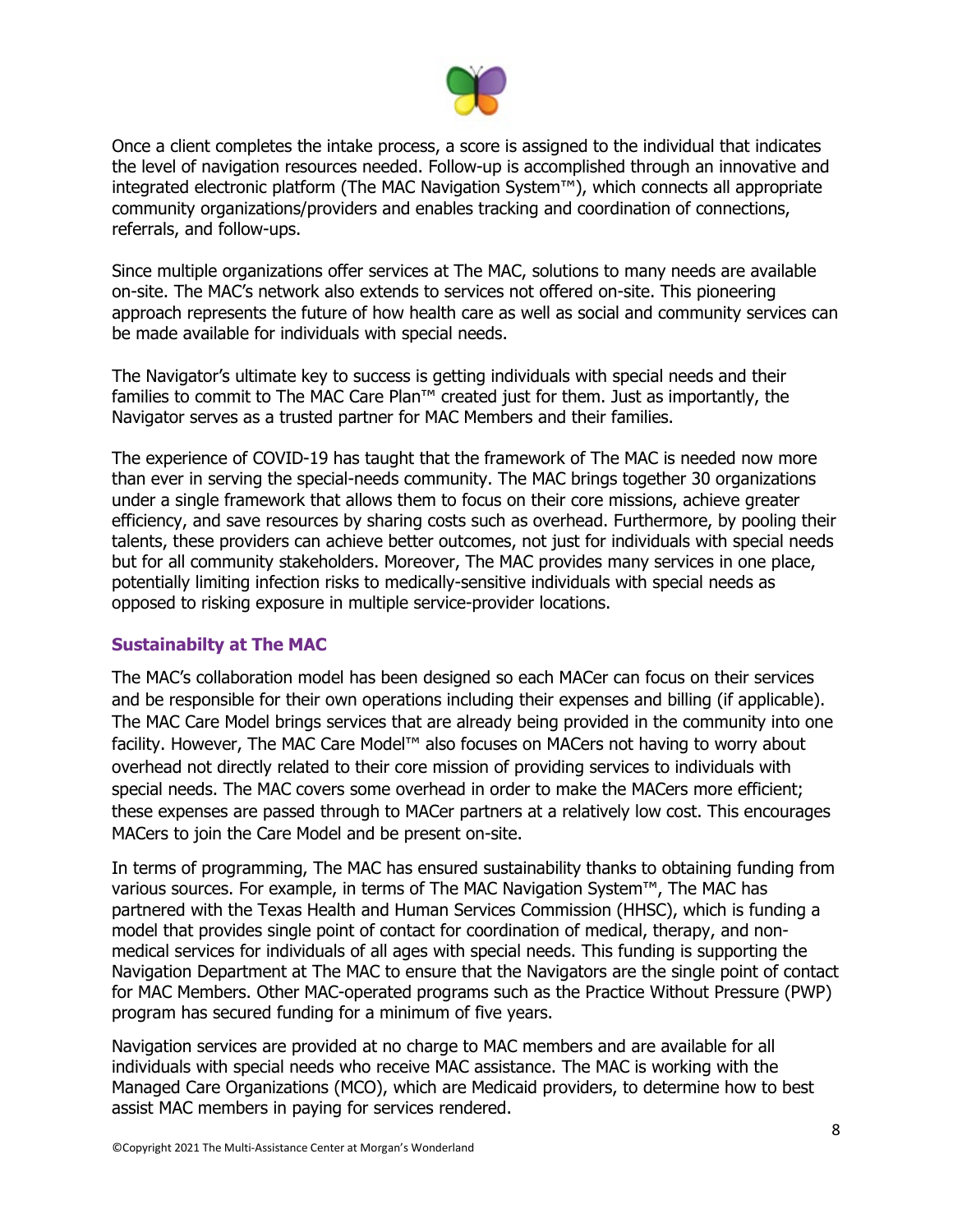

#### **In Summary**

The MAC's innovative, one-stop-shop approach strives to provide all medical and non-medical services under one roof and helps individuals with special needs of all ages find the assistance they need to improve their health and well-being. Medical and social services experts believe The MAC is a destination for those with cognitive and physical special needs from across the region, state, and nation. Furthermore, creators of The MAC hope that successful implementation of The MAC Care Model<sup>™</sup> is going to encourage other communities to adopt a collaborative, coordinated healthcare effort to uplift the special-needs community.

#### **MACers (MAC Partners):**









## **Medical Institute**

**CareLink –** A financial assistance program available to San Antonio or Bexar County residents who do not have private or public health insurance. CareLink is not an insurance plan. Based on several factors, such as the number of people in the family and total income, an individual may qualify to be a member of CareLink. Individual will be assigned to a primary care physician and have access to quality healthcare at University Health.

**Center for Health Care Services (CHCS) –** Improves the lives of individuals with mental health disorders, substance abuse challenges, and developmental disabilities. CHCS operates a wide range of psychosocial and medical programs in Bexar County whose target populations include individuals with behavioral health disorders and intellectual disabilities. CHCS provides a Dual Diagnosis Clinic at The MAC, to assist with psychiatric medication management for individuals with a diagnosis of intellectual and/or developmental disability along with a co-occurring mental/behavioral health diagnosis.

**Children's Hospital of San Antonio (CHOSA) –** The Children's Hospital of San Antonio's Comprehensive Autism Program offers a multidisciplinary autism evaluation for children who need a diagnosis of autism or need a diagnosis verified. CHOSA has partnered with the Autism Treatment Center and UTSA's Department of Educational Psychology to bring the gold standard treatment for autism, Applied Behavioral Analysis (ABA) therapy, to children with autism.

**CommuniCare Health Centers –** A full-service primary healthcare system with multiple locations serving Bexar, Kendall, and Hays counties. Providing integrated primary care (Pediatrics, Family Medicine, Women's Health, Dental, Behavioral Health plus specialty services) delivered by highly trained healthcare providers, utilizing state-of-the-art diagnostic equipment and electronic health records. CommuniCare's focus is to always provide exceptional care and treat patients like family. Their promise to you is to always make you Get Well, Stay Well.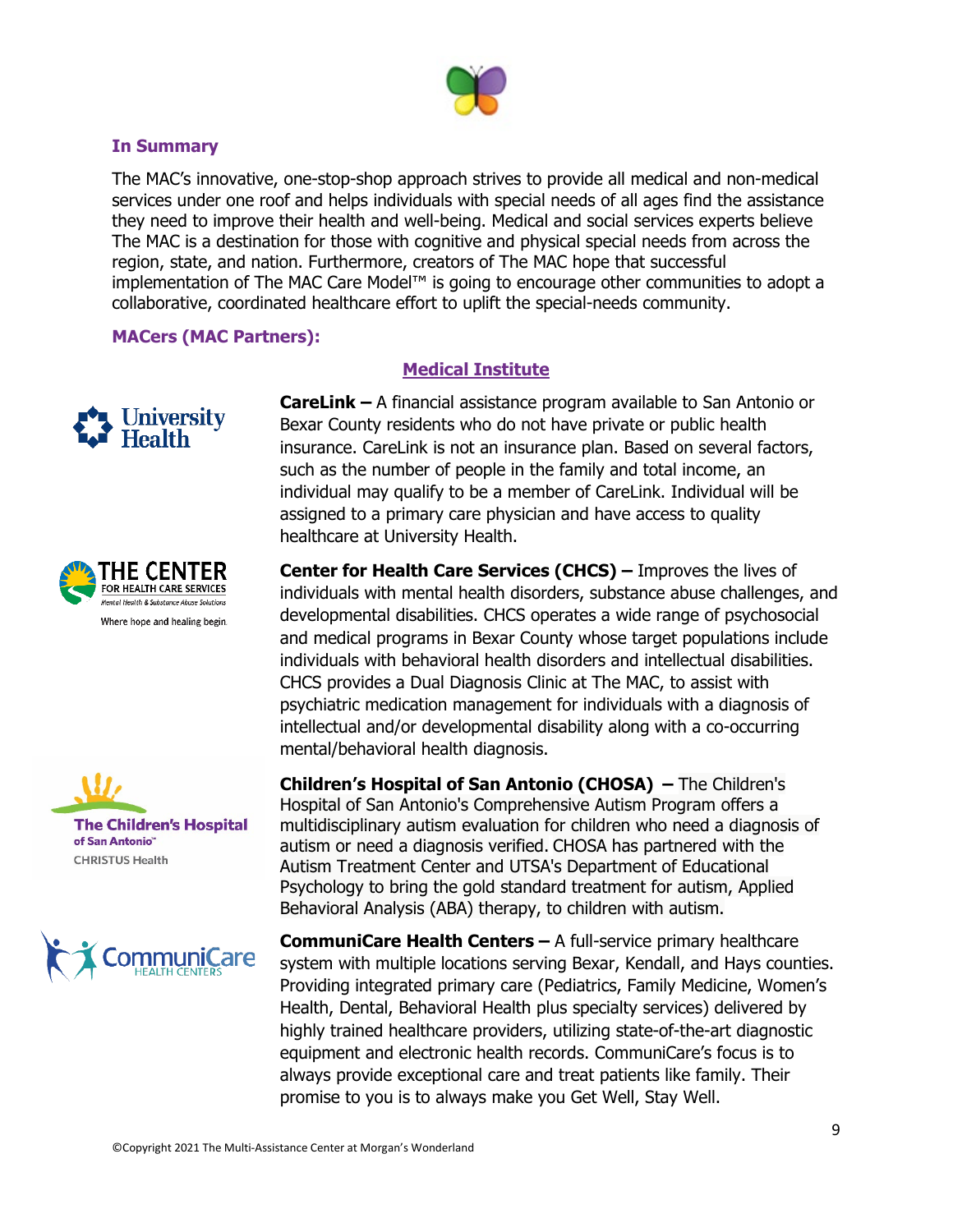

**Community First Health Plans** – Provides health care coverage to the citizens of Bexar and the surrounding seven counties. As the only locallyowned and managed, nonprofit health plan in the area, their commitment to their members is to provide great health care benefits backed by outstanding service, delivered by people who live in South Texas. The goal is to make San Antonio have more successful health outcomes by putting the community first.

**Our Lady of the Lake University: Speech–Language–Hearing Center** – Provides audiology and speech-language pathology services for adults provided by graduate and undergraduate students.

**Sight for Life Clinic –** Provides comprehensive clinical and surgical eye care to all patients, from birth through adulthood. Through knowledge, science, and a nurturing environment, they strive to offer each patient and family exemplary service and the positive experience they deserve. Although Dr. Sponsel and Dr. Mancha specialize in eye care, they also focus on the total health and well-being of their patients through communication with physicians of all specialties to promote excellent care for all.

**Happy Ohana Smiles Dental Clinic –** A state-of-the-art, Ultra-Accessible™ facility that focuses on providing dental services for individuals with special needs. Operated by Dr. Melody Zamora and David Zamora. The architectural layout was designed for wheelchair access and a focus on an approach designed to ease anxiety and provide comforting sights, sounds and smells. The specialized equipment in the five treatment rooms in the clinic accommodate both fully self-ambulatory and wheelchair patients.

**Superior HealthPlan** – Superior HealthPlan is a managed healthcare company that provides healthcare to 1.7 million Texas residents. Superior has eight office locations and serves members in all 254 counties across the state. They are committed to improving the health of the community one individual at a time through affordable and reliable healthcare plans. Their approach to healthcare in Texas can meet the needs of each person served.







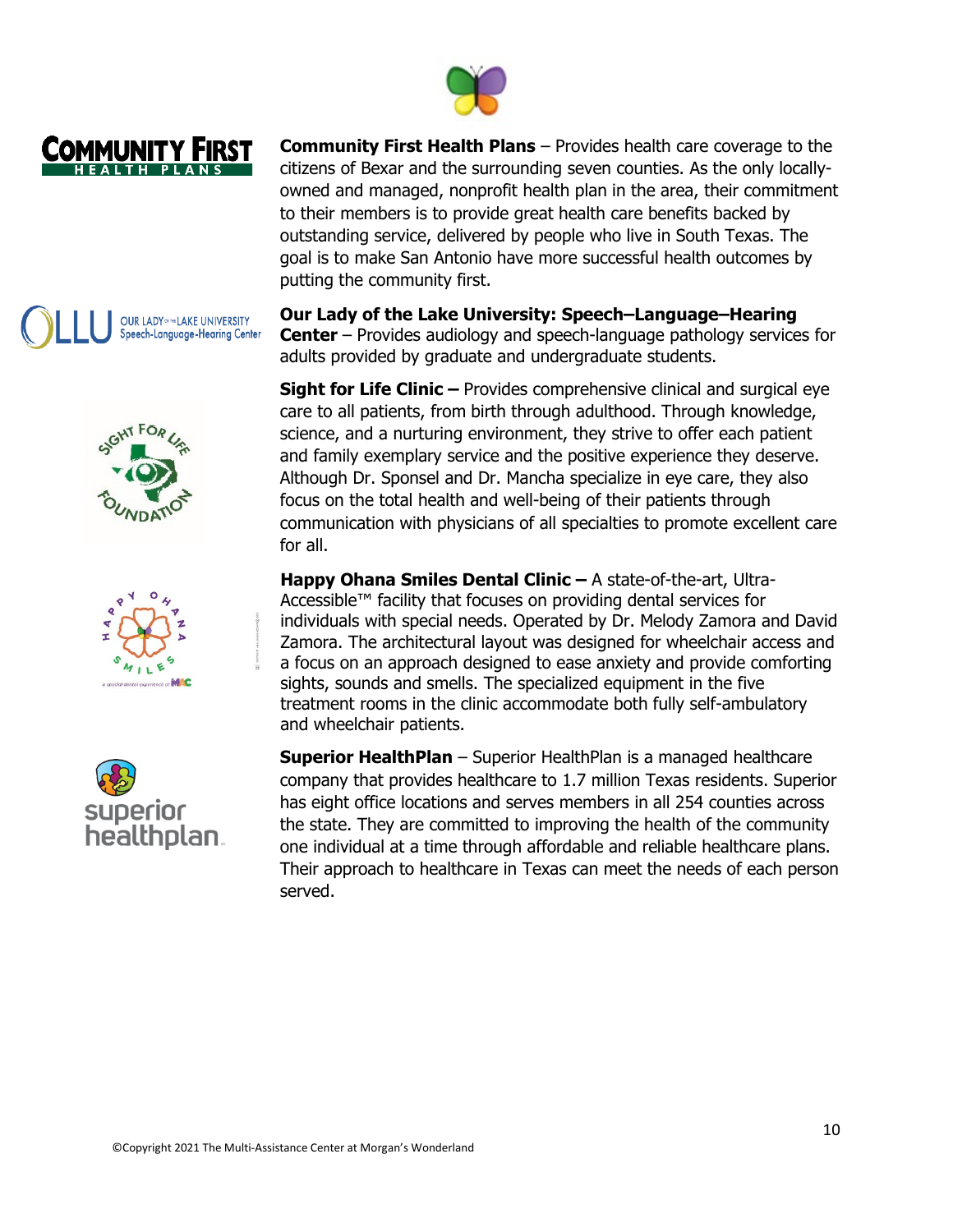

# **Therapy Institute**

**Guide Dogs of Texas –** Helping increase days of freedom, mobility, and independence for Texans age 17 and up impacted by blindness through days of guided sight provided by a professionally-bred, raised, and trained and personally matched certified guide dog

**Blue Sprig Pediatrics –** Provides compassionate Applied Behavior Analysis (ABA) therapy services to those impacted with autism. From the outset, the focus is on maintaining the highest ethics and quality, while also investing in critical research to advance the field of ABA and advocating passionately for the rights of all children with autism. At The MAC, Blue Sprig provides coordinated care for individuals and their families impacted by autism to ensure they receive the highest quality of care.

**San Antonio Lighthouse for the Blind –** Serves individuals who are legally blind as well as those who are experiencing onset or progressive vision loss by providing Children & Youth Programs, Family, Parent, and child/youth events and activities as well as Orientation & Mobility Programs.

**TeamAbility –** Provides physical therapy, speech therapy and occupational therapy, Cortical Visual Impairment Program (range assessment, comprehensive program, family education), parent support and education, assistive technology assessments, independent student assessments for school districts and parents.

# **Community Support Services**

**Alamo Area Council of Governments (AACOG)** – Seeks to enhance the quality of life of all residents of the Alamo Region in partnership with elected and appointed officials, funders, community partners and beneficiaries. Programs offered are Aging Services, IDD Services, Veteran Services, Weatherization Services, Regional Transit, and a resource center.

**Any Baby Can (ABC) –** Provides Case Management, Autism Services, Sibling Support and a Center for Infant and Child Loss, which serves children from birth to 17 years old. ABC serves all medical conditions, developmental disabilities both diagnosed and undiagnosed, and the Prescription Assistance Program serves individuals of all ages.

**Autism Lifeline Links (ALL) –** A program of Texas A&M University San Antonio that is focused on helping individuals, families, and professionals within the autism community in Bexar County and surrounding areas, to connect with one another to share information, provide assistance and receive needed support.













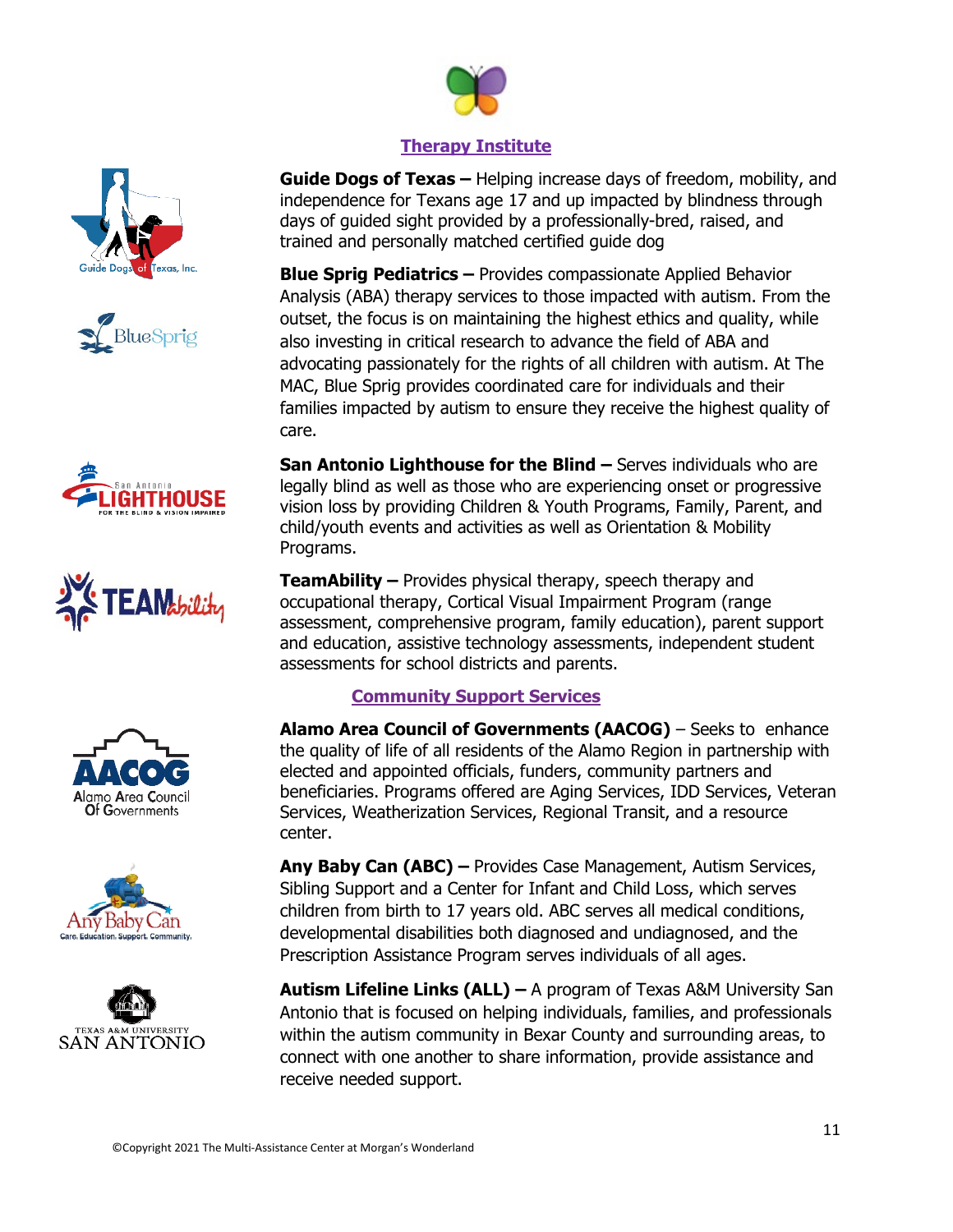

















**ConnectAbility –** Supports individuals with life-altering injuries and their families and caregivers. Providing care coordination and support groups for individuals with a primary diagnosis of traumatic or acquired brain injury, spinal cord injury, stroke or amputation, or other condition or disability with similar functional limitation, no age limit.

**Epilepsy Foundation Central & South Texas** – Works to assist individuals overcome the challenges of living with epilepsy and to accelerate therapies to stop seizures, find cures, and save lives. Services include Information and Referral, Support Groups, Case Management, Workshops, and Epilepsy Education for individuals with epilepsy and their caregivers.

**Project Angel Fares –** Providing trips of a lifetime for children with special needs or disability diagnosis since 2012. Their mission is to make it possible for the children and their families to experience all-inclusive Morgan's Wonderland and Morgan's Inspiration Island, all expenses paid. PAF now expands to include the needed services that The MAC provides.

**Our Lady of the Lake University – Worden School of Social Services –** The home to OLLU social work programs has set the standard for social work education and is accredited by the Council on Social Work Education. At The MAC, social work interns provide support to the Navigation Department to acquire skills and knowledge for specialized intervention in direct practice.

**Reaching Maximum Independence –** Assists individuals with intellectual and developmental disabilities reach their maximum level of independence. This is accomplished on both the program and individual level through a spectrum of services to include: 10 group homes, three apartment living sites, host home companion support, a dynamic day program called Life Enrichment Program. The services networked through The MAC are the Supported Employment Program.

**San Antonio Food Bank –** Fighting hunger is the number one priority of the Food Bank, but it also seeks to educate and aid in many other ways. A variety of programs and resources is available to families, individuals, seniors, children, and military members in need.

**The Arc of San Antonio –** Provides Family Support Services, Community Services Case Management, Community Living Assistance and Support Services case management, and has an Adult Life Enrichment program serving members with IDD.

**St. Mary's University Law School: Center for Legal and Social Justice –** Clinical and pro bono programs; assisting disadvantaged individuals with legal issues. Students may perform important legal work and gain a better understanding of the legal processes while helping those in need through opportunities.